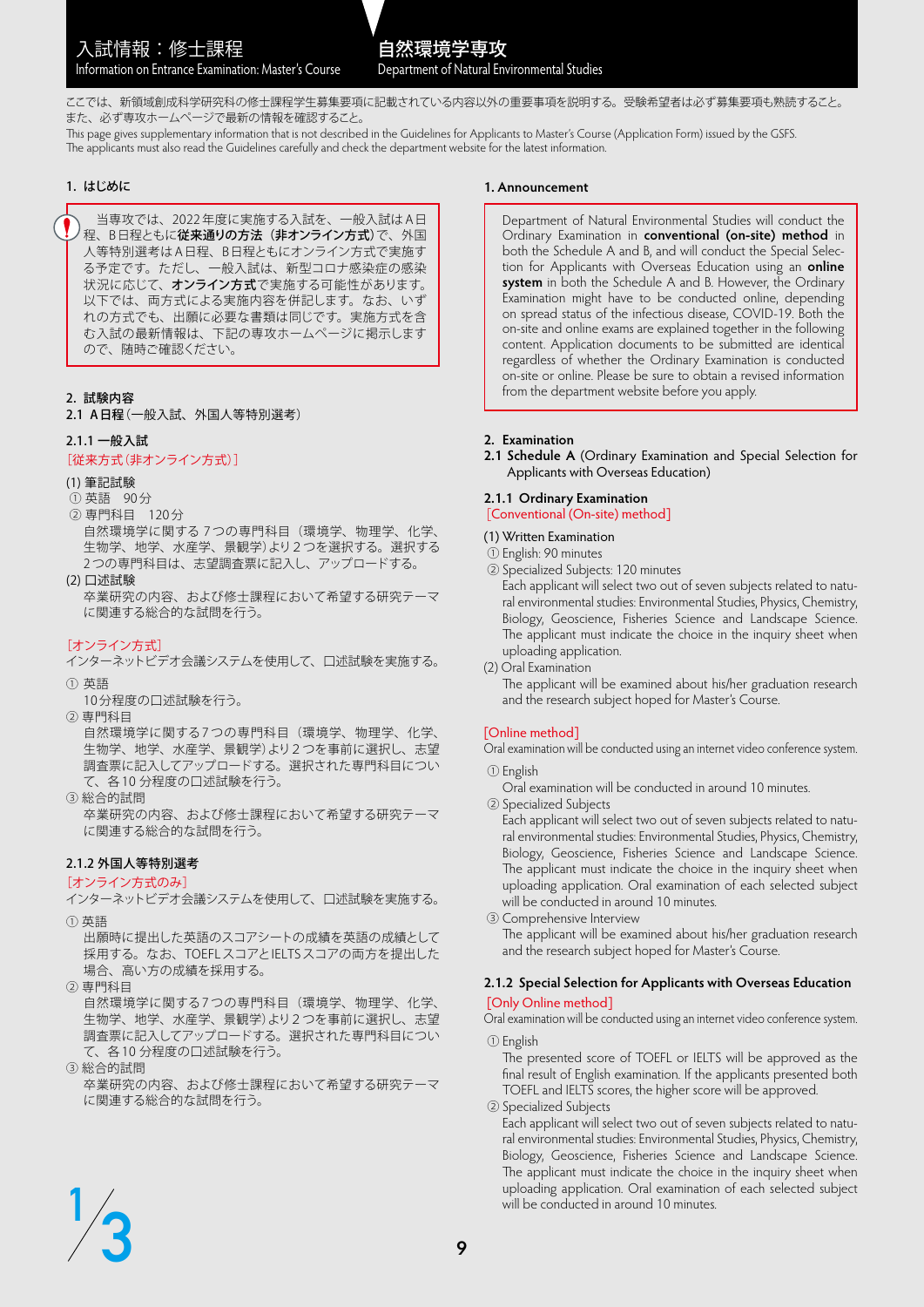# 自然環境学専攻 Department of Natural Environmental Studies

#### 2.2 B日程(外国人等特別選考のみ)

# 2.2.1 外国人等特別選考

#### [オンライン方式のみ]

インターネットビデオ会議システムを使用して、口述試験を実施する。

- ① 英語
- 出願時に提出した英語のスコアシートの成績を英語の成績として 採用する。なお、TOEFLスコアとIELTSスコアの両方を提出した 場合、高い方の成績を採用する。
- ② 専門科目

自然環境学に関する7つの専門科目(環境学、物理学、化学、 生物学、地学、水産学、景観学)より2つを事前に選択し、志望 調査票に記入してアップロードする。選択された専門科目につい て、各 10 分程度の口述試験を行う。

③ 総合的試問

卒業研究の内容、および修士課程において希望する研究テーマ に関連する総合的な試問を行う。

③ Comprehensive Interview

The applicant will be examined about his/her graduation research and the research subject hoped for Master's Course.

**2.2 Schedule B** (Only Special Selection for Applicants with Overseas Education)

#### **2.2.1 Special Selection for Applicants with Overseas Education** [Only Online method]

Oral examination will be conducted using an internet video conference system. ① English

The presented score of TOEFL or IELTS will be approved as the final result of English examination. If the applicants presented both TOEFL and IELTS scores, the higher score will be approved.

② Specialized Subjects

Each applicant will select two out of seven subjects related to natural environmental studies: Environmental Studies, Physics, Chemistry, Biology, Geoscience, Fisheries Science and Landscape Science. The applicant must indicate the choice in the inquiry sheet when uploading application. Oral examination of each selected subject will be conducted in around 10 minutes.

③ Comprehensive Interview

The applicant will be examined about his/her graduation research and the research subject hoped for Master's Course.

#### 3. 試験日程

#### (1)入試日程 A ■ 一般入試

[従来方式(非オンライン方式)]

#### **3. Examination Schedule**

- **(1) Schedule A**
- Ordinary Examination

[Conventional (On-site) method]

| 試験科目 Subject          |                                              | 日時 Schedule                                                            | 試験場所 Place                                                                  |
|-----------------------|----------------------------------------------|------------------------------------------------------------------------|-----------------------------------------------------------------------------|
| 筆記試験<br>Written Exam. | 英語<br>English<br>専門科目<br>Specialized Subject | 8月2日(火)<br>$10:00 \sim$<br>Aug. 2 (Tue.)<br>AM 10:00-                  | 柏キャンパス<br>Kashiwa Campus<br>試験室は別途通知する<br>The room will be announced later. |
| 口述試験<br>Oral Exam.    |                                              | 8月3日 (水) ・4日 (木)<br>$9:00 \sim$<br>Aug. 3 (Wed.) and 4 (Thu.) AM 9:00- |                                                                             |

# [オンライン方式]

インターネットビデオ会議システムによる実施を予定

[Online method]

Internet video conference system will be used.

| 試験科目 Subject       |                                              | 日時 Schedule                                                                                             | 注意 Note                                                                                                                                           |
|--------------------|----------------------------------------------|---------------------------------------------------------------------------------------------------------|---------------------------------------------------------------------------------------------------------------------------------------------------|
| 口述試験<br>Oral Exam. | 英語<br>English<br>専門科目<br>Specialized Subject | $8$ 月2日 $(\mathcal{H}) \cdot 3$ 日 $(\mathcal{H})$<br>$9:00 \sim$<br>Aug. 2 (Tue.) and 3 (Wed.) AM 9:00- | 必要な機器等の詳細は、受験票発送時に<br>受験者に別途通知する。<br>Details (e.g., required devices) will be<br>informed later when we send the<br>examination admission ticket. |
|                    | 総合的試問<br>Comprehensive Interview             | 8月4日(木)<br>$9:00 \sim$<br>Aug. 4 (Thu.)<br>AM 9:00-                                                     |                                                                                                                                                   |